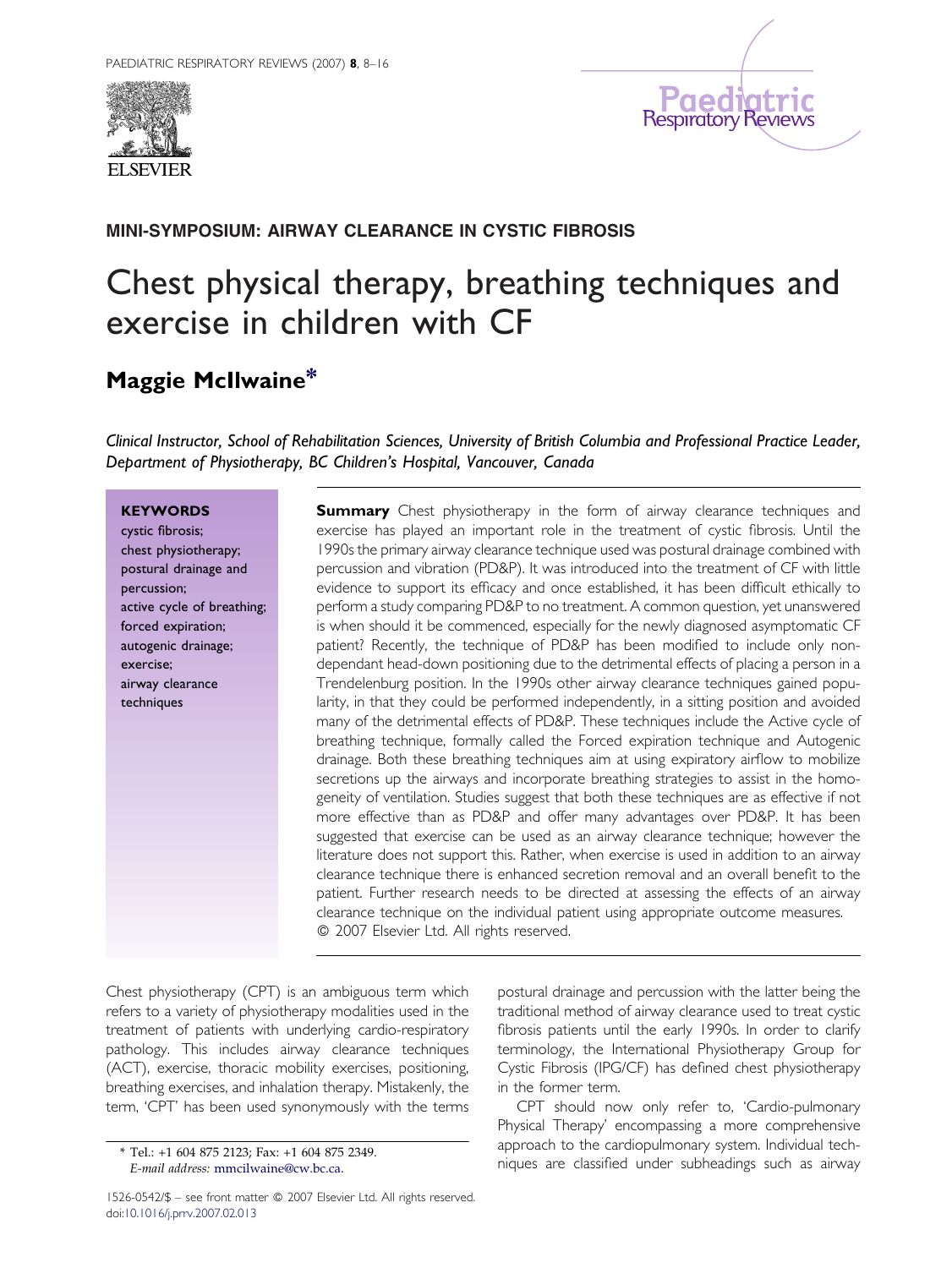clearance techniques. The airway clearance techniques currently available to treat patients with cystic fibrosis (CF) include postural drainage and percussion (PD&P), Active Cycle of Breathing Technique (ACBT), Autogenic Drainage (AD), Positive Expiratory Pressure (PEP), High Pressure PEP, Oscillating PEP, High Frequency Chest Wall Oscillation (HFCWO) and Exercise.<sup>[1](#page-7-0)</sup> This review will focus on the techniques of PD&P, ACBT, AD and the use of exercise in the treatment of cystic fibrosis.

The goals of airway clearance techniques in CF are to assist in the removal of airway secretions, thus improving ventilation, reducing airway resistance, correcting ventilation-perfusion mismatch and decreasing the proteolytic activity in the airway. As the mean life expectancy of CF patients increases due to better treatment, the goals of ACTs must also include long-term outcomes such as retarding lung disease and preserving physical function in order to improve quality of life.

## COMMENCEMENT OF PHYSIOTHERAPY

Prior to newborn screening, the diagnosis of CF was made as a result of symptoms, either nutritional and/or respiratory. Physiotherapy was initiated immediately as it was considered the mainstay of therapy. However, over the past decade, the number of infants diagnosed with CF through newborn screening has increased worldwide. Often these infants are diagnosed before any recognizable respiratory symptoms appear. Now some CF centres are questioning when to begin physiotherapy in these infants, especially in ones who are apparently asymptomatic.<sup>[2](#page-7-0)</sup>

The question arises as to whether these infants are truly asymptomatic or whether the present clinical tools used to assess the degree of respiratory involvement are inadequate to detect underlying lung pathology. Broncho-alveolar lavage has shown that airway inflammation and infection are present in the CF infant as early as 4 weeks of age. $3-5$ Ranganathan<sup>[6](#page-7-0)</sup> found that infants, who were judged asymptomatic on clinical examination, had diminished full and partial forced expiratory maneuvers. Tepper et  $al.^7$  $al.^7$  states, 'In the absence of respiratory symptoms, the clinical exam and radiological evidence may understate the degree of lung disease'. He concluded that it is not possible to assess a patient as being asymptomatic on the basis of clinical examination alone. One argument for commencing phy-siotherapy at diagnosis comes from Connett et al.<sup>[8](#page-7-0)</sup> They compared the outcomes at 1, 3, 6, and 10 years of 73 CF patients with a delayed diagnosis of CF. The control was a group of CF patients diagnosed within 4 months of age who were commenced on treatment at diagnosis. Treatment consisted of physiotherapy, digestive enzymes, antibiotics and counseling. At 10 years the delayed diagnosis group required increased treatment to maintain their health and had significantly more radiological changes.

Although there is a question of when mucociliary transport becomes impaired in CF patients, we know that CF lung disease begins early in life. For this reason, many members of the multidisciplinary care team believe that physiotherapy should be commenced at diagnosis with the aim of preventing lung disease. This also lays a foundation for infants to accept physiotherapy as part of their daily life. Their parents learn to differentiate between the normal baseline for their infants and any early changes and when they need to communicate with the CF team.

In advocating for physiotherapy to commence at diagnosis, one must carefully balance the burden that is placed on the family to perform this treatment against the gain from the treatment as it must be acknowledged that there is no direct evidence showing the benefit in lung function of commencing ACT at diagnosis. In North America, the ACT most often initiated with newly diagnosed CF infants is a modified form of postural drainage and percussion.

## POSTURAL DRAINAGE AND PERCUSSION (PD&P)

In the 1950s, postural drainage and percussion was introduced as a standard part of the  $CF$  care, $9$  despite any large randomized controlled trials to assess its effectiveness. It includes placing a patient in a gravity dependent position and percussing the chest wall over the area being drained, for typically between 3–5 minutes. The patient is then asked to inhale deeply 3–4 times and on exhalation the chest wall is vibrated; this is followed by directed cough-ing.<sup>[10](#page-7-0)</sup> There are 12 different postural drainage positions used, based on the nomenclature of the bronchopulmon-ary anatomy.<sup>[11](#page-7-0)</sup> The physiological rationale for the use of postural drainage to assist in the clearance of secretions is based on the use of gravity to assist with the mucociliary action. In healthy individuals ciliary action moves secretions up the airways at a rate of  $3-5$  mm/min.<sup>[12,13](#page-7-0)</sup> In people with CF where the mucociliary action is impeded, Wannemaker et al. found airway secretions moved slowly in the opposite direction towards the periphery of the lung, but when placed in a head-down gravity dependent position, secretions moved up the airways at the normal rate of  $3-5$  mm per minute.<sup>[13](#page-7-0)</sup> This study suggests that gravity can assist in the removal of secretions from the periphery of the lungs. However, taking this study one step further, for PD to be effective in moving secretions for the basal segments of the lungs to the bifurcation of the right and left main stem bronchus, (approximately a distance of 30 cm in an adult) a patient would have to be placed in a head down position for between 60–100 minutes. MacK-enzie et al.<sup>[14](#page-7-0)</sup> in a study on 42 ventilated patients, demonstrated an increase in total lung compliance following a session of postural drainage, percussion and vibration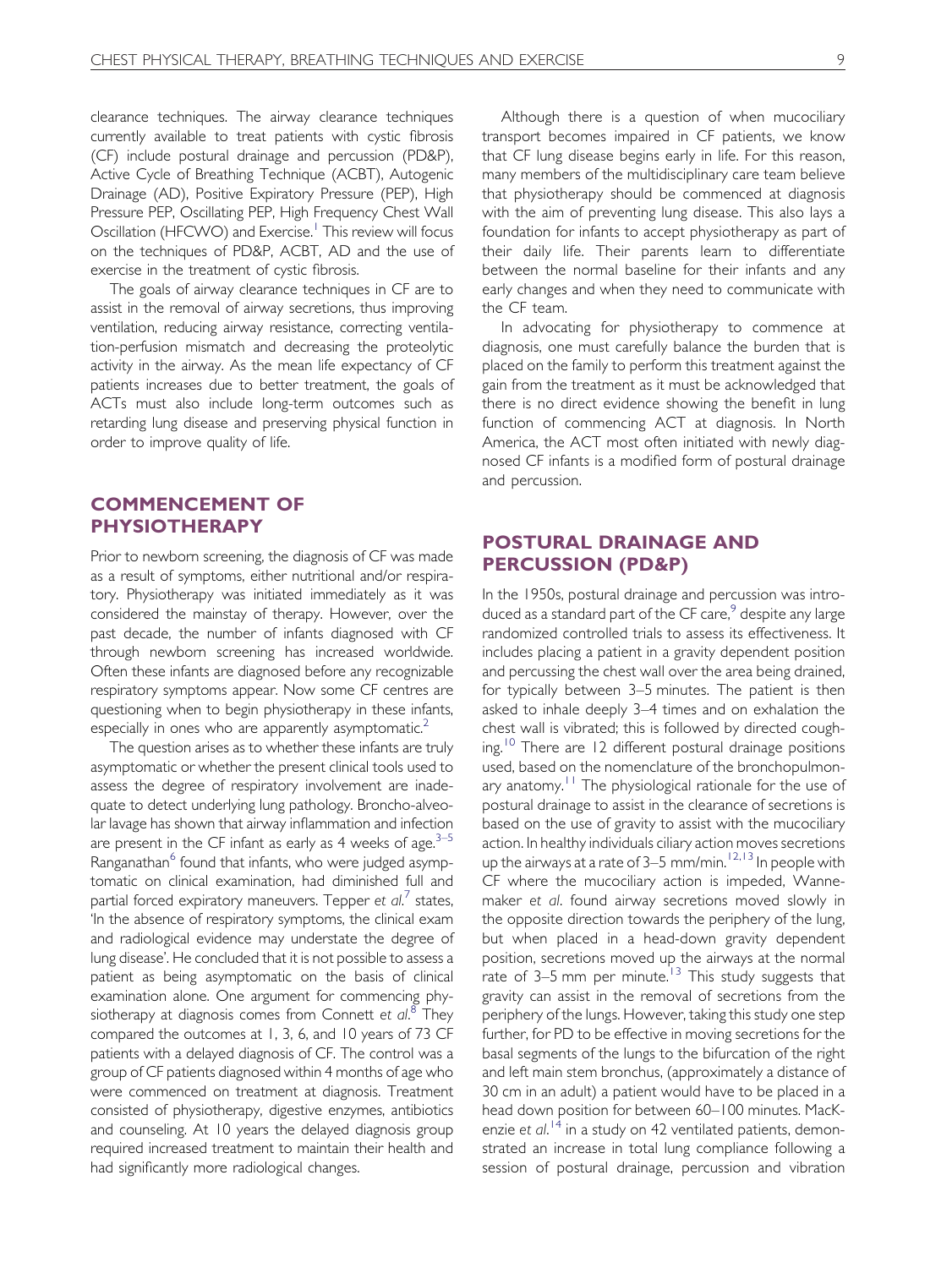which lasted for a mean of 57 minutes. He suggested that chest physiotherapy needs to be of 1 hour duration to be effective.

To enhance the clearance of secretions, chest wall clapping or percussion was added to postural drainage. It is thought that percussion generates flow transients in airways beneath a percussed segment that improve the gas-liquid interactions. <sup>[15](#page-7-0)</sup> Sutton et al. <sup>[16](#page-7-0)</sup> demonstrated that the addition of percussion to postural drainage enhanced the removal of secretion in patients who have copious secretions. Mechanical percussors have been used to assist the patient and caregivers in performing the treatment with mixed reviews. Bauer et al., did not find them as effective as manual percussion.<sup>[17](#page-7-0)</sup> Whereas, Flower<sup>[18](#page-7-0)</sup> showed mechanical percussion increases intrathoracic pressure. In general, mechanical percussors have not been well studied; there is a variety of types on the market operating under different frequencies, the effect of which needs further evaluation.

Manual vibration is a combination of compression and oscillation of the chest wall during expiration. It is considered a component of the PD&P technique, but until recently was not well studied as a separate entity.<sup>[19](#page-7-0)</sup> Recently McCarren and colleagues have been examining the effect of vibration on the respiratory system.<sup>[20,21](#page-7-0)</sup> They found that vibrations increased peak expiratory flow rates (PEFR) by 50% over relaxed expiration. This was greater than the PEFR generated by chest wall compression or chest wall oscillation alone. They also measured changes in intrapleural pressures generated by vibration. With vibration, intrapleural pressure changed by  $10 \text{ cm} + \frac{1}{2}O$  compared to only  $7 \text{ cmH}_2\text{O}$  on relaxed expiration. They concluded that the changes in intrapleural pressures occurring during vibration was the primary generating pressures for the increase PEFR and factors which contribute to this was a combination of lung recoil, compression and oscillation. Surprisingly, the frequency of oscillation of the vibration in the McCarren's study was only 5.5 Hz whereas other investigators have reported vibration creating an oscillation of 10–12 Hz. The work of McCarren et al. has greatly added to our understanding of the effects of vibration and in particular on expiratory flow rates. The physiological literature also suggests a rationale to support the use of vibrations with a frequency of <20 Hz. Other authors have demonstrated that vibrations, especially high frequency oscillations can cause a decrease in the viscoelastic properties of mucus. $22$  This, together with increased expiratory flow rates seen with vibrations, provide some evidence to support the belief that vibrations improve mucociliary transport.<sup>[23](#page-7-0)</sup>

## Detrimental effects of postural drainage and percussion

Until recently, the main deterrents to performing this airway clearance technique were, the burden placed on the family, the requirement of a second person, and the time it took to perform the technique. However, recent studies have suggested that PD&P may have detrimental effects on patients. Both Giles and McDonnell reported hypoxic episodes occurring during PD&P in moderate and severely affected CF patients.  $24.25$  Button et al.,  $26$  demonstrated that PD&P performed in head-down positions may aggravate gastroesophageal reflux in infants with CF. As a result of this study, Button et al. modified PD positions to no tipping. They recently published the results of using these modified non-tip positions over a 5-year period in patients with CF, showing improved outcomes.<sup>[27](#page-7-0)</sup> More recently Elkins<sup>[28](#page-7-0)</sup> reported a decrease in maximum expiratory pressures and peak expiratory flow rates in headdown tilt positions as well as confirming a decrease in oxygenation and reflux scores in these positions. Rib fractures are another complication to be aware of in the very young CF patient with the incidence being reported as 1:1000 infants median age 3 months treated for bronchiolitis and pneumonia.[29](#page-7-0) Other adverse reactions to PD&P performed in head-down positions include bronchospasm, changes in cardiac rhythm, and raised intracranial pressures. $30,31$ 

Many CF centres have now modified the use of PD&P to include only non head-down positioning.<sup>32</sup> This avoids many of the harmful side effects of PD&P. In Canada, head-down positions are no longer used to assist in secretion removal; modified PD positions are being used in infants. With other ACTs, patients are placed in positions to optimize ventilation to specific lung regions. It has been speculated that the redistribution of ventilation, as occurs with a change in body position, might alter the local airway patency and gas/liquid pump.[33,34](#page-7-0) Consequently, it can be hypothesized that the physiological basis on which the concept of PD was originally developed may not be the only mechanism for the improvement seen with changes in position as used in PD positions. This hypothesis is partly supported by Lannefors and Wollmer<sup>[35](#page-7-0)</sup> who noted that more secretions were cleared from the dependant lung rather than from the uppermost lung during postural drainage.

#### Evidence to support use of PD&P

As previously mentioned, PD&P was introduced into the treatment for CF in the 1950s without much scientific evidence to support its use. In 1971, Lorin and Denning were the first to study the effects of PD&P in 17 CF patients.<sup>[36](#page-7-0)</sup> They showed a highly significant difference  $(p < 0.0001)$  in the volume of sputum produced with PD&P than with directed coughing alone. In 1975, Tecklin and Holsclaw studied 26 patients with CF and reported significant increases in FVC and peak expiratory flow (PEF) but not  $FEV_1$  following PD&P.<sup>[37](#page-7-0)</sup> This was followed by a study in 1983 by Desmond et al.<sup>[38](#page-7-0)</sup> who attempted to compare PD&P to no airway clearance except directed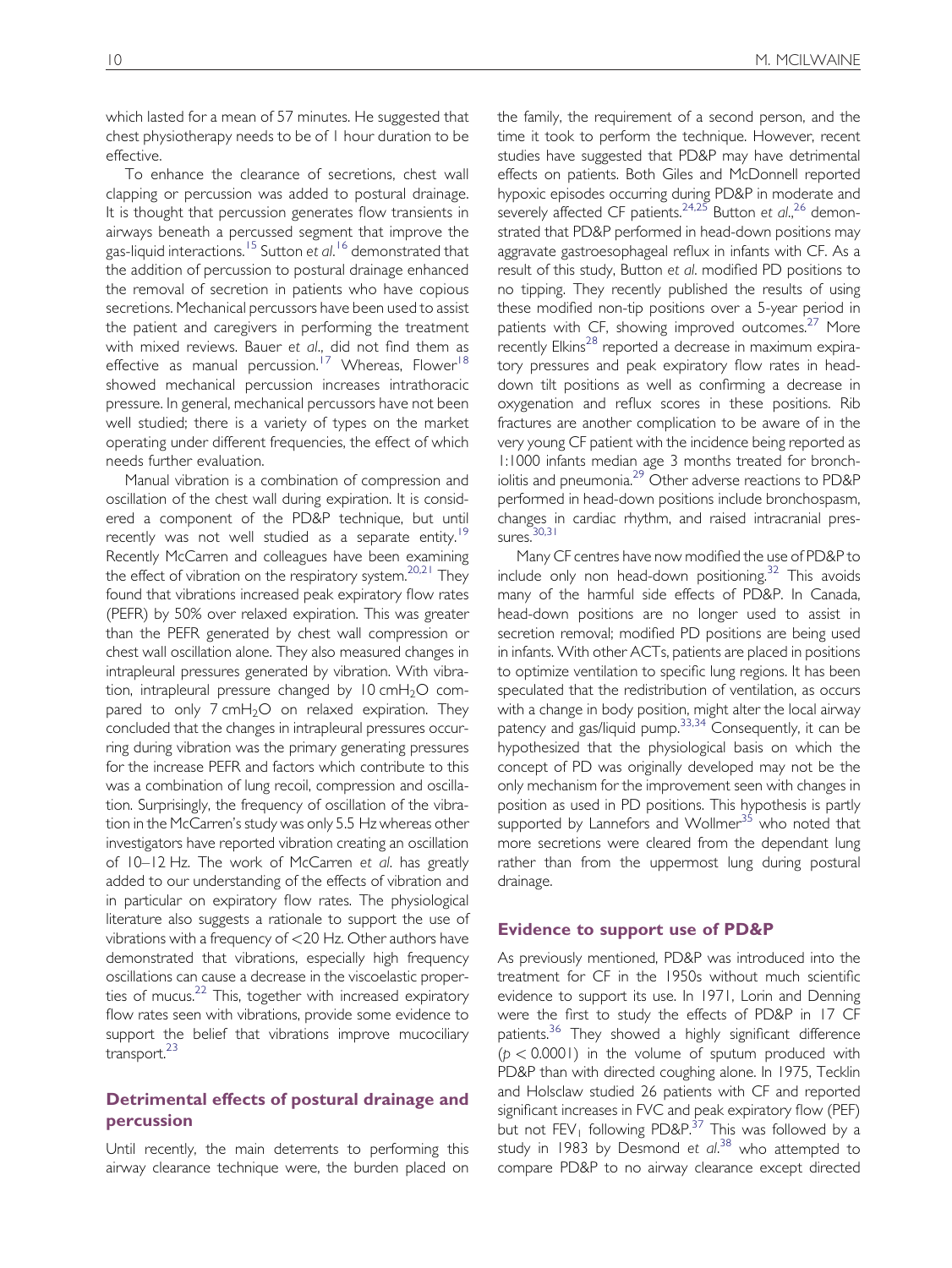coughing in CF patients. In this study, pulmonary function declined significantly when PD&P was discontinued for a 3-week period, and when PD&P was recommenced pulmonary function returned to baseline. In 1988, the first long-term (3-year) study was published which compared PD&P to huffing and coughing alone.<sup>[39](#page-7-0)</sup> There was a significant greater rate of decline in  $FEV_1$  and  $FEF_{25-75}$  in the group who performed huffing and coughing alone  $(p < 0.001)$ . The authors concluded that PD&P should remain a standard component of therapy in CF. They had wanted to compare the techniques of PD&P to no airway clearance technique, but were ethically not allowed to withdraw treatment from the CF participants and hence compared it to a form of the forced expiration technique. A meta-analysis of studies comparing PD&P with no phy-siotherapy found a significant benefit in favor of PD&P.<sup>[40](#page-7-0)</sup> In 2004, van der Schans in a Cochrane review, attempted to compare any form of airway clearance technique to no treatment[.41](#page-7-0) Only six short-term studies were included as any form of control treatments such as directed cough or huffing were excluded. Conclusions suggested that ACTs could have short-term effects in increasing mucus transport, demonstrated by improved mucus expectoration or radioactive clearance. Two other reviews have recently been published. Main and Prasad<sup>42</sup> in a Cochrane review compared PD&P with other ACTs and found no advantage of PD&P over other ACTs in terms of pulmonary function with patients tending to prefer self-administered techni-ques. Bradley et al.<sup>[43](#page-7-0)</sup> in an evidence based review reinforced the findings of van der Schans's and Main's Cochrane reviews. Conclusions from all these studies suggest that there is evidence to support the short-term use of ACTs in the treatment of CF with PD&P being included as one of the ACTs. The problem is that there are no long-term studies comparing PD&P to no treatment and ethically such a study would be difficult to do. We can only draw inferences from the two long-term studies comparing PD&P to huffing or directed coughing which supports the use of PD&P in the treatment of CF.

#### Recommendations

Future research needs to be directed at trying to understand the physiological principles by which PD&P works and what are the essential components of the technique. Owing to the detrimental effects of PD&P performed in head-down positions and the recent evidence which shows a beneficial effect of using modified positioning, head-down positioning should no longer be used with PD&P.

## BREATHING TECHNIQUES

Obstructed lung disease due to plugging of secretions in the airway is one of the main characteristics of cystic fibrosis. To assist in enhancing secretion removal, more recent efforts have been directed at using various breathing strategies which are directed at ventilating the area behind the obstruction and then utilizing increased expiratory flow rates to mobilize secretions up the airways. Various techniques have been developed based on these principles.

#### Breathing control

Interspersed with any ACT, there needs to be periods of relaxed tidal volume breathing called breathing control. This used to be termed, ''diaphragmatic breathing'', but due to altered lung mechanics which occurs with obstructed lung disease, the diaphragm is often flattened and at a mechanical disadvantage favoring the use of accessory muscles. Relaxed tidal breathing or breathing control, infers breathing a normal tidal volume in a relaxed position using the lowers chest and if needed accessory muscles with the aims of decreasing the work of breathing and airflow obstruction.[44](#page-7-0)

#### Forced expiration technique (FET)

The forced expiration technique combines huffing with breathing control. Usually one to two huffs (forced exhalations) are performed followed by breathing control to avoid any increase in airway obstruction.<sup>[45](#page-7-0)</sup> Huffing can be performed at various lung volumes. A huff from mid to low lung volume will help mobilize more peripheral secretions. While a huff from a mid to high lung volume will mobilize secretions from the larger, more proximal airways. The effectiveness of the forced expiration maneuver is based on the equal pressure point concept with compression of the airways downstream (towards the mouth) of the equal pressure point occurring on a forced exhalation.<sup>44,46</sup> Compression of the airways where the secretions are located creates a flowlimiting segment that increases gas velocity overcoming the shear forces required to mobilize the secretions stuck to the airway wall. This theory is supported by the work of McCar-ren<sup>[20](#page-7-0)</sup> who demonstrated that a huff from TLC increased PEFR from 0.66 I/s to 7.76 I/s. This was just slightly less than that produced by a cough (8.14 l/s). Huffing produces less airway compression than coughing and is safer for patients with unstable airways.<sup>46</sup>

## ACTIVE CYCLE OF BREATHING **TECHNIOUE**

The active cycle of breathing technique (ACBT) originated in Britain, and was developed by Webber and Pryor at the Brompton Hospital. It was originally called the forced expiration technique (FET) but was renamed in 1990 to ACBT to emphasize the fact that, in addition to forced expirations, breathing control and thoracic expansion exercises need to be included in the technique. Thoracic expansion exercises consists of 3–4 deep breaths which may or may not include a 3-second inspiratory hold followed by relaxed expiration. Increasing the lung volume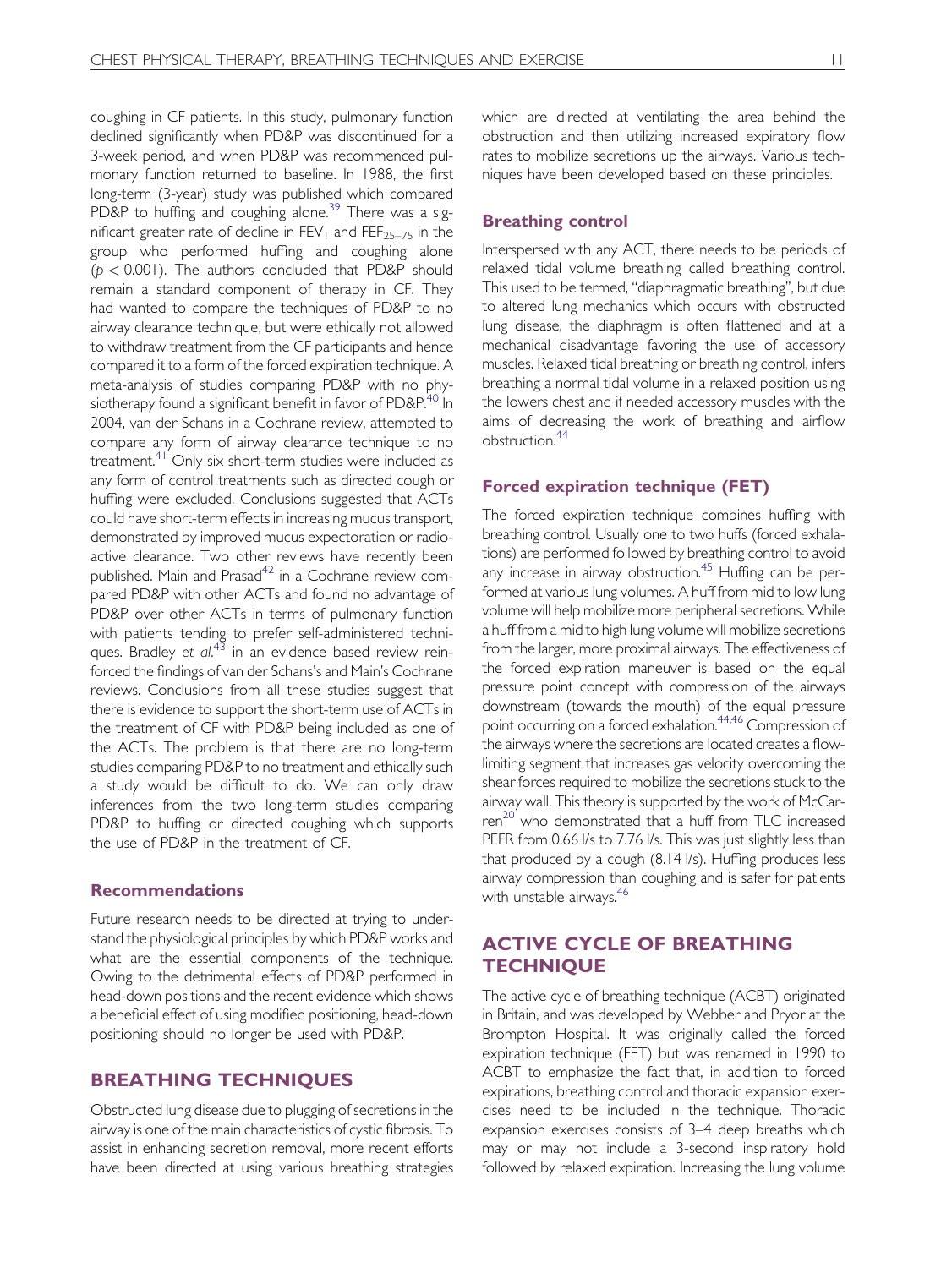above tidal volume breathing reduces collateral ventilatory resistance, allowing air to flow behind secretions aiding their mobilization, while at the same time forces exerted between adjacent alveoli aid lung re-expansion. Thus ACBT is a cycle of breathing techniques consisting of breathing control, thoracic expansion exercises, and the forced expiration technique.

Several authors have found ACBT to be as effective as PD&P in mobilizing secretions.<sup>40,42,46,47</sup> It is less likely to cause oxygen desaturation<sup>48</sup> and allows more independence than PD&P. Originally it was used as an adjunct to PD&P performed in a postural drainage position, but as the technique has evolved and with improvements in medical management, various studies have been unable to demonstrate any advantage in performing ACBT in a head-down position.<sup>49–51</sup> At the time of this publication, positioning is only being used as a method of increasing ventilation to a specific lung region. ACBT can be introduced as early as four years of age and offers many advantages over PD&P in that it does not require any equipment, can be performed independently anywhere and is less tiring to perform than PD&P.

### Recommendations

Breathing exercises can be incorporated into play activities as young as 18 months of age through the use of blowing games. Huffing is an excellent method of mobilizing secretions and can be introduced about 4 years of age. Thus ACBT can be taught to children as young as 4 years and offers another alternative to PD&P in this age group. Positioning should only be used as a method of increasing ventilation to a specific lung region.

## AUTOGENIC DRAINAGE (AD)

This technique developed by Chevaillier in Belgium means 'self-drainage'. While observing a number of patients with obstructed lung disease, Chevaillier noted that their normal tidal volume breath was at an increased functional residual capacity (FRC) level. However, once they exhaled into their expiratory reserve volume (ERV), secretions were heard to be mobilized up the airways.

AD is based on a series of principles aimed at normalizing the breathing pattern. Ventilation behind obstructed lung units is achieved by inhaling a normal tidal volume breath followed by a 3-second breath hold. Exhalation is not forced as in FET, but is slightly accelerated to achieve sufficiently high airflow to overcome the shearforces with whichthemucus is attached to the airway walls. The aim of the expiratory airflow is to achieve the maximum airflow velocity within the different generations of bronchi without causing compression of the airways. This is achieved by the patient learning to adjust the rate, depth and level of breathing according to their disease state and pulmonary mechanics. They must balance their maximum expiratory airflows against collapse of dynamically unstable airways. Fig. 1 illustrates this principle, show-



Figure 1 Flow volume loops performed during a maximal expiratory flow manoeuvre and during autogenic drainage.

ing the changes in a flow-volume loop during maximal forced exhalations and during AD breathing. It is believed that mucus moves centrally at a more rapid rate and for a longer duration when performing AD breathing.<sup>52</sup> The patient is trained to breathe at three lung volumes, beginning at low lung volume to ''unstick'' the peripheral mucus, moving to low to mid lung volume breathing to 'collect' the mucus in the middle airways and then progressing to mid to high lung volume to 'evacuate' the mucus from the central airways ([Fig. 2](#page-5-0)). Once secretions are expectorated, the sequence is repeated until as much secretions as possible are cleared. AD avoids forceful expirations and high positive transthoracic pressures.

There are few well powered studies examining the effects of AD in the treatment of CF. What we do know is that AD has been shown to be superior to PD&P and PEP with respect to sputum production<sup>[53](#page-8-0)</sup> and it does not cause oxygen desaturation.<sup>[24,54](#page-7-0)</sup> Thiebl et al.<sup>[55](#page-8-0)</sup> demonstrated that AD was safer for patients with hyper-reactive airways in whom high-pressure PEP can cause bronchospasm. In the only long-term study with 36 CF patients comparing PD&P with AD,<sup>[56](#page-8-0)</sup> patients were randomized to receive either AD or PD&P for one year and then cross-over for a second year. AD was found to be as effective as PD&P in maintaining pulmonary function over the first year period. The second year of the study had to be abandoned as patients who had been randomized to AD during the first year refused to change to performing PD&P for the second year as they preferred AD.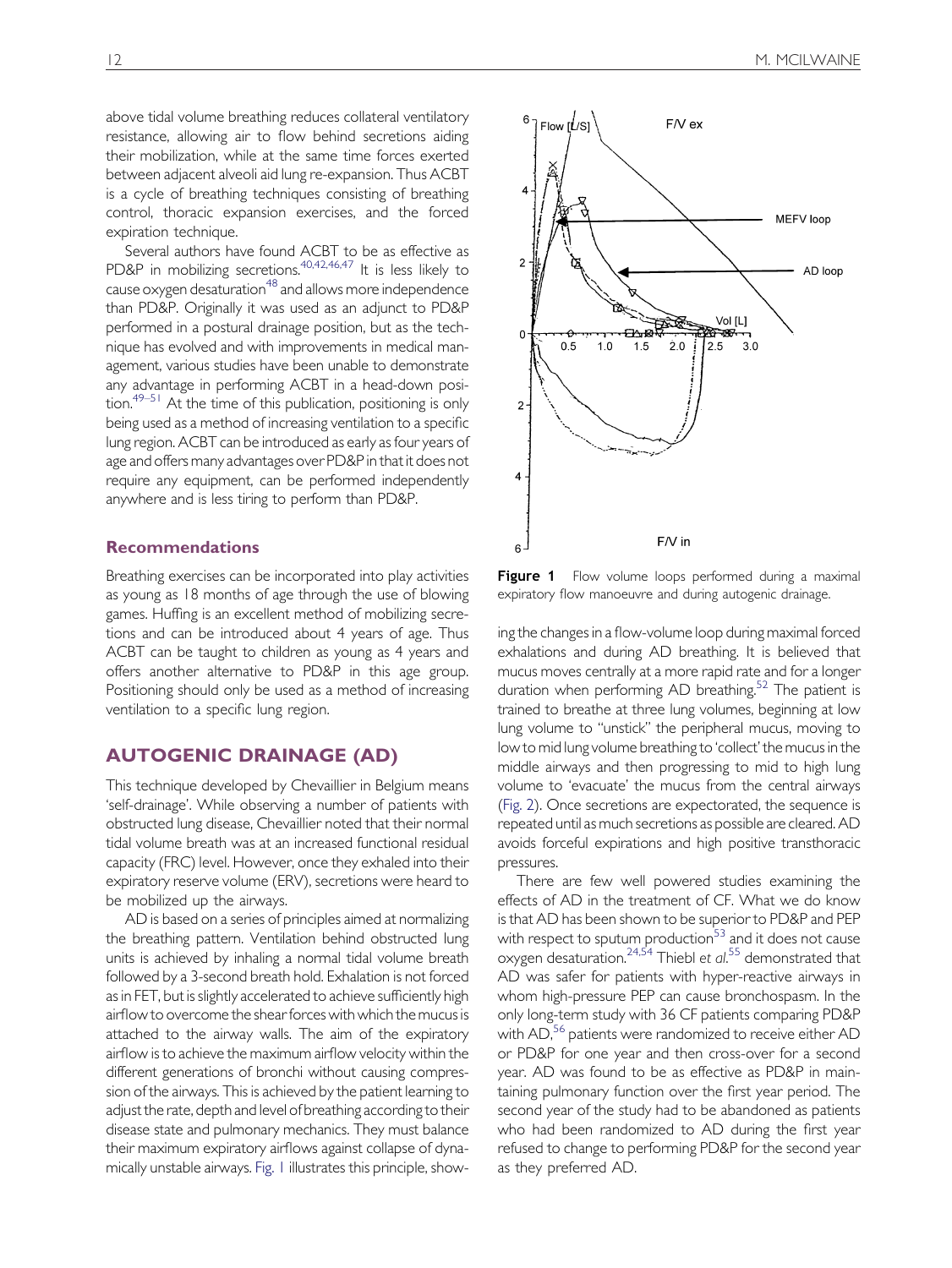<span id="page-5-0"></span>

Figure 2 Breathing during Autogenic Drainage.

### Recommendations

AD offers many advantages over PD&P, in that it can be performed anywhere independently without any equipment. It is a very effective ACT for patients with hyperreactive airways in whom PD&P or FET may induce more bronchospasm. AD can be difficult to learn as its performance is more an art than a science. It initially requires a high degree of concentration, but once learned, patients are generally able to perform this technique with much less effort. It is therefore not recommended for the younger child or for patients with seriously compromised lung function. To be taught effectively, AD requires a thoroughly trained physical or respiratory therapist who understands how to adapt the technique to the individual patient. As with many of the other ACTs, there still needs to be further long-term studies examining the efficacy of AD in the treatment of CF.

#### COMPARISON OF ACBT AND AD

Many people are confused between the techniques of ACBT and AD and think they are quite similar when in fact they are two different techniques based on different principles. ACBT uses high transthoracic pressures during forced exhalations and thus only 1–2 huffs can be performed at any time before being interspersed with breathing control. AD uses low transthoracic pressures avoiding airway compression and is a continuous cycle of inhaling a tidal volume breath followed by a controlled exhalation. ACBT ventilates obstructed airways using 3–4 deep breaths which need to be interspersed with breathing control to avoid hyperventilation, whereas AD uses a tidal volume breath with a 3-second breath hold on each consecutive breath. Each technique has their own merit, in that ACBT can be taught at a much younger age and is less tiring to perform in the severely compromised patient, while AD is a continuous normalized breathing pattern and once learned requires less thought. In the one and only comparative trial of ACBT versus AD, Miller and colleagues found both ACBT and AD equally effective in clearing secretions although AD cleared secretions at a faster rate as measured by xenon-133 ventilation studies.<sup>[57](#page-8-0)</sup>

## **EXERCISE**

Exercise is increasingly regarded as an essential part of the overall physiotherapy management of CF and would require a separate review to adequately describe its role and virtues. As the focus of this review is on airway clearance, this section will be limited to discussing the role of exercise as an airway clearance technique. Some proponents have suggested that exercise alone can be used as an ACT, but evidence to support this belief is limited with only one short-term in-patient study with limited number of patients demonstrating similar outcomes in those who received exercise and one daily session of PD&P per day compared to three daily sessions of PD&P.<sup>[58](#page-8-0)</sup> A previous 3-week study performed at a CF camp was able to demonstrate an improvement in lung function when a vigorous exercise program of 6 hours a day was undertaken; however this much exercise is impractical in daily life.<sup>[59](#page-8-0)</sup> Zach et al. demonstrated that exercise in the form of a swimming program can enhance secretion clearance.<sup>[60](#page-8-0)</sup> In a meta-analysis of airway clearance techniques which included exercise, Thomas et al. reported exercise alone to be less effective than PD&P in mobilizing secretions, but as a complement exercise induces a significant increase in secretion clear-ance.<sup>[40](#page-7-0)</sup> In two other studies by Salh et al.<sup>[61](#page-8-0)</sup> and Bilton et al.,<sup>[62](#page-8-0)</sup> physiotherapy plus exercise produced significantly more sputum than physiotherapy alone and exercise alone. There have been no long-term randomized controlled trails comparing exercise alone to any other ACT. The conclusion of all these publications is that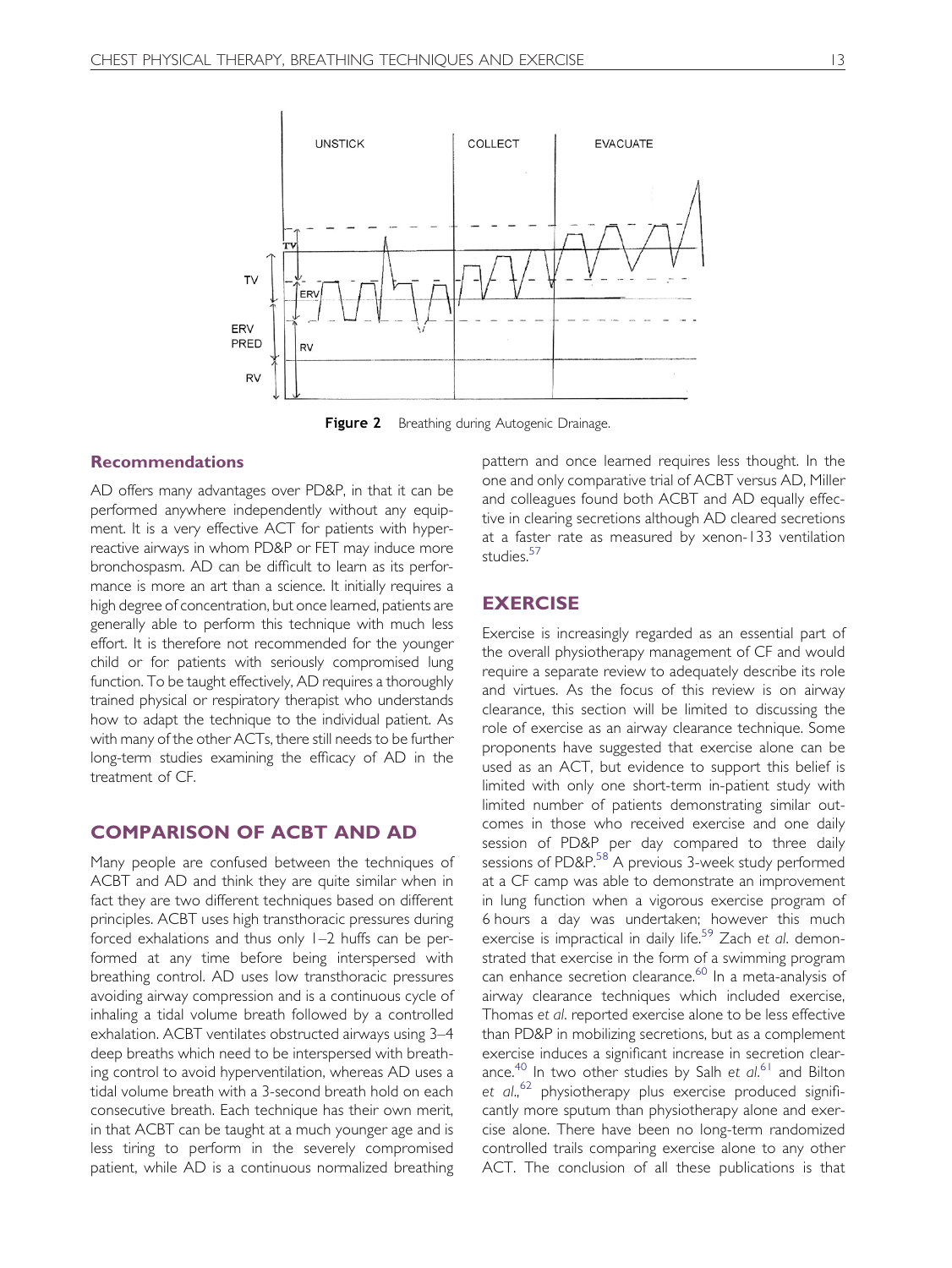exercise plays a role in secretion clearance but should not be considered a replacement for an ACT.

On the other hand, there have been a number of studies examining the benefits of exercise as part of the overall physiotherapy management of the CF patient with very positive results. Two systematic reviews have summarized the effects of exercise for patients with  $CF^{40,63}$  $CF^{40,63}$  $CF^{40,63}$  They concluded that exercise in addition to PD&P, has beneficial effects on FVC and FEV<sub>1</sub>. Exercise has the added advantage of improving general fitness, patient's self-esteem and measures of quality of life. Exercise is socially acceptable and helps to normalize the patient's life rather than adding a therapy that accentuates differences from peers.<sup>[64](#page-8-0)</sup>

The prognostic importance of exercise testing is gaining importance after Nixon et al. [65](#page-8-0) demonstrated that exercise capacity was an independent predictor of life expectancy in CF patients. Exercise testing is also an important outcome measure which is often underutilized in studies, but which may be more sensitive to long-term survival compared to pulmonary function parameters. One of the problems in performing exercise testing, is that many CF centres do not have the specialized laboratory testing equipment or manpower necessary to assess aerobic/anaerobic fitness. For these reasons, field exercise tests such as the shuttle test, or 6-minute walk test are being introduced.<sup>[66](#page-8-0)</sup> Although they have been validated, there is still little data on normative values and what represents a significant change.<sup>49</sup>

## **CONCLUSIONS**

Cystic fibrosis is a multifaceted disease with a high degree of variability in lung disease. This combined with patient's age, individual preferences, culture and motivation, mean that no one type of airway clearance technique will suit all patients. ACTs need to be individually adapted to suit the patient's and family's needs. There are short- to medium-term studies to support the use of ACTs in CF but only a few long-term studies. In a chronic illness, it is difficult to infer efficacy for one ACT over a lifetime, particularly since no one ACT has been shown to be superior to another  $ACT<sup>67</sup>$  $ACT<sup>67</sup>$  $ACT<sup>67</sup>$  As many ACTs as possible should be taught to the patient, so that they will have a choice of ACTs based on the previously mentioned factors. If PD&P is the method of choice, only modified positioning should be used. Exercise should not be regarded as a form of airway clearance, but rather an adjunct which complements ACT.

In trying to evaluate ACTs, there are many methodological barriers. ACTs are not well standardized, they vary not only in regard to the specifics of the techniques but also the frequency, timing, duration and intensity. These methodological problems are exacerbated by variations in the criteria for patient selection, compliance monitoring and use of concurrent medications. All these factors make it difficult to design and conduct rigorous clinical trials to resolve contradictory results. In addition, it is not possible to

conduct double-blind studies of ACT or ethically is it allowed to compare an ACT to no ACT in CF patients.

## PRACTICE POINTS

- There is limited evidence to support the use of airway clearance techniques in the treatment of cystic fibrosis, but a lack of knowledge as to when it should be commenced.
- There are associated risks associated with performing postural drainage and percussion.
- Newer airway clearance techniques such as Active cycle of breathing and Autogenic drainage have been demonstrated to be as effective as postural drainage and percussion and offer many advantages.
- There is a lack of evidence to support the use of exercise as an airway clearance technique, although it contributes to the overall well-being of the CF patient.

## RESEARCH DIRECTIONS

- Since the life expectancy in CF has increased over the past decade with a corresponding slower rate of decline in pulmonary function, studies need to be multi-centered of 2–3 years in length to show any statistical effect.<sup>64</sup>
- We need to decide which outcome measures are the most appropriate to use. In large clinical trials we may want to use pulmonary function measures or exercise capacity whereas if we are examining the physiological effect of a technique, mucociliary clearance index or expiratory flow may be more appropriate.
- The rational for commencing physiotherapy at diagnosis, needs further investigation.
- We still need to conduct small studies assessing the physiological effect of an ACT. McCarren<sup>[20](#page-7-0)</sup> suggests that for airway clearance to be effective we need to have an expiratory bias to airflow. If this is true, then it may be that we still have not designed the best method of airway clearance for our CF patients.
- We know that the interaction between lung mechanics and the state of the individual's lung disease plays an important role in how a person with CF responds to an ACT. We need to determine which ACT is most suited to the individual patient based on their lung disease and lung mechanics. From this research it would be helpful to be able to provide some guidelines to healthcare professionals on the use of ACTs for the individual with CF.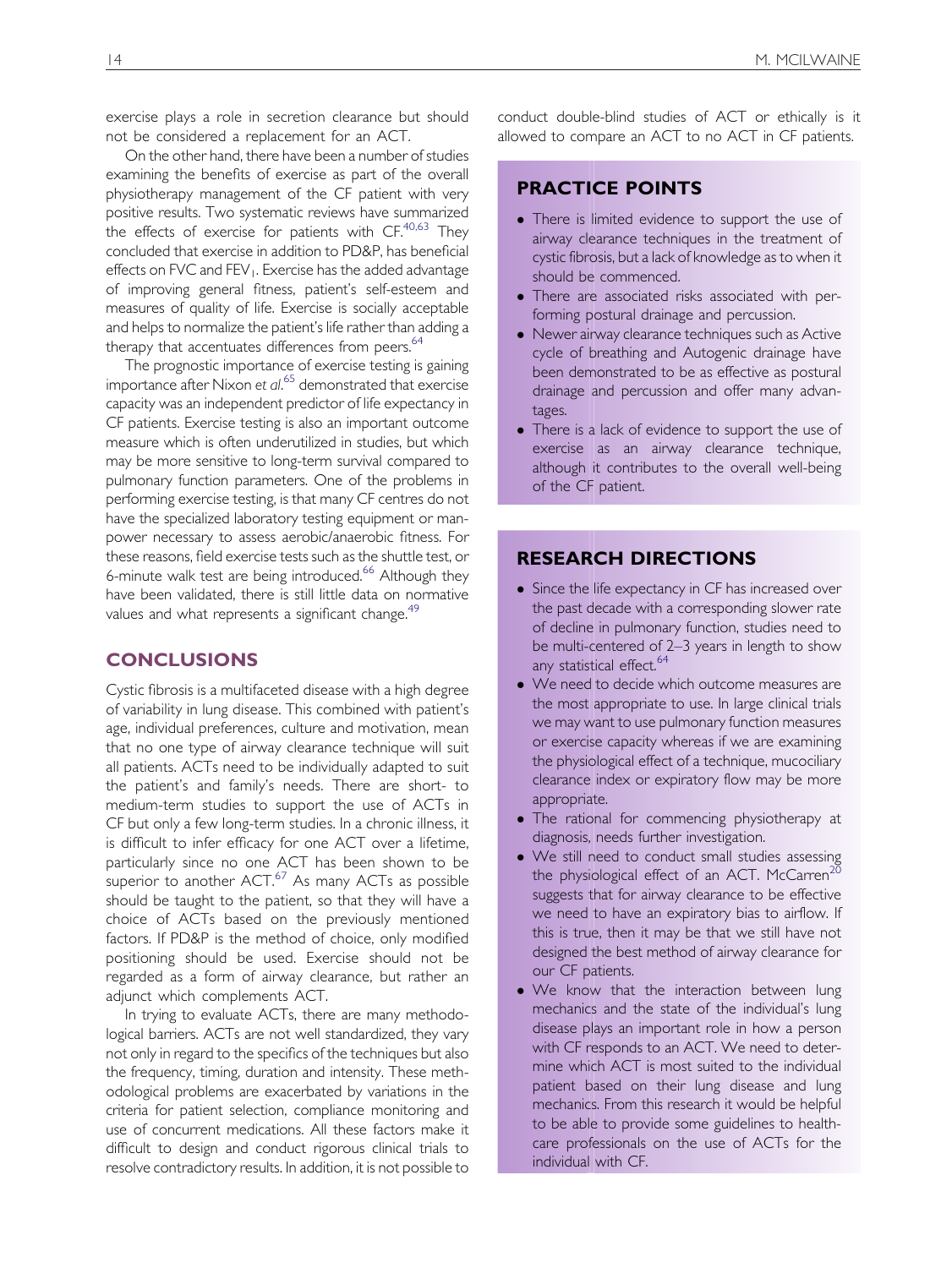## <span id="page-7-0"></span>REFERENCES

- 1. International Physiotherapy Group for Cystic Fibrosis. Physiotherapy in the treatment of Cystic Fibrosis. 2001 (3rd ED). Available from Cystic Fibrosis Worldwide. [www.Cfww.org](http://www.cfww.org/).
- 2. Wallis C, Prasad A. Who needs chest physiotherapy? Moving from anecdote to evidence. Arch Dis Child 1999; 80: 393–397.
- 3. Khan TZ, Wagener JS, Bost T, Martinez J, Accurso FJ, Riches DWH. Early pulmonary inflammation in infants with cystic fibrosis. Am Rev respir Crit Care Med 1995; 151: 1075–1082.
- 4. Armstrong DS, Grimwood K, Carlin JB et al. Lower airway inflammation in infants and young children with cystic fibrosis. Am J Respir Crit Care Med 1997; 156: 1197-1204.
- 5. Nixon GM, Armstrong DS, Carzino R et al. Early airway infection, inflammation and lung function in cystic fibrosis. Arch Dis Child 2002; 87: 306–311.
- 6. Ranganathan SC, Bush A, Dezateux C. Relative ability of full and partial forced expiratory maneuvers to identify diminished airway function in infants with cystic fibrosis. Am j Respir Crit Care Med 2002; 166: 1350-1357.
- 7. Tepper Rs. Assessment of the respiratory status of infants and toddlers with cystic fibrosis. J Pediatr 1998; 132: 380-381.
- 8. Connett GJ, Yeatman SL. Delayed diagnosis in cystic fibrosis patients homozygous for Delta F508 mutation results in increased treatment to maintain health in childhood. Pediatr Pulmonol 2002; Suppl 24): 318 (abst 407).
- 9. Matthews LW, Doershuk CF, Wise M, Eddy G, Nudelman H, Spector S. A therapeutic regimen for patients with cystic fibrosis. *| Pediatr* 1964; 65: 558–575.
- 10. McIlwaine M. Postural drainage and percussion. In: International Physiotherapy Group for Cystic Fibrosis. Physiotherapy in the treatment of Cystic Fibrosis. 2001 (3rd ED). Available from Cystic Fibrosis Worldwide. [www.Cfww.org](http://www.cfww.org/).
- 11. Negus VE, Brock RC, Foster-Carter F. The nomenclature of bronchopulmonary anatomy. Thorax 1950; 5: 222–228.
- 12. Wood RE, Wanner A, Hirsch J, Farrell PM. Tracheal mucociliary transport in patients with cystic fibrosis and its stimulation by terbutaline. Am Rev Resp Dis 1975; 111: 733–738.
- 13. Wong JW, Keens TG, Wannemaker EM, Douglas PT, Crozier N, Levison H. Effects of gravity on tracheal mucus transport rates in normal subjects and in patients with cystic fibrosis. Pediatrics 1977; 60: 146–152.
- 14. MacKenzie MB, Shin B, Hadi F, Imle PC. Changes in total lung/thorax compliance following chest physiotherapy. Anaesthesia and Analgesia 1980; 59: 207–210.
- 15. Hardy KA. A review of airway clearance: New techniques, indications and recommendations. Resp Care 1994; 39: 440-452.
- 16. Sutton PP, Lopez-Vidriero MT, Pavia D, Newman SP et al. Assessment of percussion, vibratory-shaking and breathing exercises in chest physiotherapy. Eur J Resp Dis 1985; 66: 147-152.
- 17. Bauer ML, McDougal J, Schoumacher RA. Comparison of manual and mechanical chest percussion in hospitalized patients with cystic fibrosis. | Pediatr 1994; 124: 250-254.
- 18. Flower KA, Eden RI, Lomax L, Mann NM, Burgess J. New mechanical aid to physiotherapy in cystic fibrosis. BMJ 1979; 2: 630-631.
- 19. Thomas J, DeHueck A, Kleiner M, Newton J, Crowe J, Mahler S. To vibrate or not to vibrate: Usefulness of the mechanical vibrator for clearing bronchial secretions. Physiotherapy Canada 1995; 47: 120–125.
- 20. McCarren B, Alison JA, Herbert RD. Vibration and its effect on the respiratory system. Aust J Physiother 2006; 52: 39-43.
- 21. McCarren B, Alison JA, Herbert RD. Manual vibration increases expiratory flow rate via increased intrapleural pressure in healthy adults: an experimental study. Aust | Physiother 2006; 52: 267-271.
- 22. King M, Phillips DM, Gross D. Enhanced tracheal mucus clearance with high frequency chest wall compression. Am Rev Respir Dis 1983; 128: 511–515.
- 23. McCarren B, Alison JA. Physiological effects of vibration in subjects with cystic fibrosis. Eur Respir | 2006; 27: 1204-1209.
- 24. Giles DR, Wagener JS, Accurso FJ, Butlersimon N. Short term effects of postural drainage with clapping versus autogenic drainage on oxygen saturation and sputum recovery in patients with cystic fibrosis. Chest 1995; 108: 952-954.
- 25. McDonnell T, McNicholas WT, Fitzgerald MX. Hypoxia during chest physiotherapy in patients with cystic fibrosis. Ir J Med Sci 1986; 155: 345–348.
- 26. Button BM, Heine RG, Catto-Smith AG, Phelan PD, Olinsky A. Postural drainage and gastro-oesophageal reflux in infants with cystic fibrosis. Arch of Dis in Child 1997; 76: 148–150.
- 27. Button BM, Heine RG, Catto-Smith AG, Olinsky A, Phelan PD, Ditchfield MR. Chest physiotherapy in infants with cystic fibrosis. Pediatr Pulmonol 2003; 35: 208–213.
- 28. Elkins MR, Alison JA, Bye PT. Effect of body position on maximal expiratory pressure and flow in adults with cystic fibrosis. Pediatr Pulmonol 2005; 40: 385–391.
- 29. Chalumeau M, Foix-L'Helias L, Scheinmann P, Zuani P. Rib fractures after chest physiotherapy for bronchiolitis or pneumonia in infants. Pediatr Radiol 2002; 32: 644–647.
- 30. Campbell AH, O'Connell JM, Wilson M. The effect of chest physiotherapy upon the  $FEV<sub>1</sub>$  in chronic bronchitis. Med J Aust 1975; **I**: 33–35.
- 31. Naylor JM, Chow CM, McLean AS. Cardiovascular responses to shortterm head-down positioning in healthy young and older adults. Physiother Res Int 2005; 10: 32-47.
- 32. Lannefors L, Button BM, McIlwaine M. Physiotherapy in infants and young children with cystic fibrosis: current practice and future developments. J Royal Soc Med 2004; 97(Suppl 44): 8–25.
- 33. Menkes H, Britt J. Rationale for physical therapy. Am Rev Respir Dis 1980; 122(Suppl 2): 127–128.
- 34. Oberwaldner B. Physiotherapy for airway clearance in paediatrics. Eur Respir | 2000; 15: 196-204.
- 35. Lannefors L, Wollmer P. Mucus clearance with three chest physiotherapy regimes in cystic fibrosis. A comparison between postural drainage, positive expiratory pressure and physical exercise. Eur Resp J 1992; 5: 748–753.
- 36. Lorin MI, Denning CR. Evaluation of postural drainage by measurement of sputum volume and consistency. Am J Phy Med 1971; 50: 215–219.
- 37. Tecklin J, Holsclaw D. Evaluation of bronchial drainage in patients with cystic fibrosis. Phys Ther 1975; 55: 1081-1084.
- 38. Desmond KJ, Schwenk WF, Thomas E, Beaudry PH, Coates A. Immediate and long-term effects of chest physiotherapy in patients with cystic fibrosis. *| Pediatr* 1983; 103: 538-542.
- 39. Reisman JJ, Rivington-law B, Corey M et al. Role of conventional physiotherapy in cystic fibrosis. J Pediatr 1988; 113: 632-636.
- 40. Thomas J, Cook DJ, Brooks D. Chest physiotherapy management of patients with cystic fibrosis. Am J respire Crit Care Med 1995; 151: 846-850.
- 41. Van der Schans C, Prasad A, Main E. Chest physiotherapy compared to no physiotherapy for cystic fibrosis (Cochrane Review). The Cochrane Library 2004; 4: John Wiley & Sons, Ltd, Chichester.
- 42. Main E, Prasad A, van der Schans C. Conventional chest physiotherapy compared to other airway clearance techniques for cystic fibrosis. The Cochrane Library 2005; 1: John Wiley & Sons Ltd, Chichester.
- 43. Bradley JM, Moran FM, Elborn JS. Evidence for physical therapies (airway clearance and physical training) in cystic fibrosis: An overview of five Cochrane systematic reviews. Respir Med 2006; 100: 191-201.
- 44. Partridge C, Pryor J, Webber B. Characteristics of the forced expiration technique. Physiotherapy 1989; 75: 193-194.
- 45. van der Schans CP. Forced expiratory maneuvers to increase transport of bronchial mucus: a mechanistic approach. Monaldi Arch Chest Dis 1997; 52: 367-370.
- 46. Pryor JC, Webber BA, Hodson ME, Batten JC. Evaluation of the forced expiration technique as an adjunct to postural drainage in treatment of cystic fibrosis. Br Me J 1979; 2: 417-418.